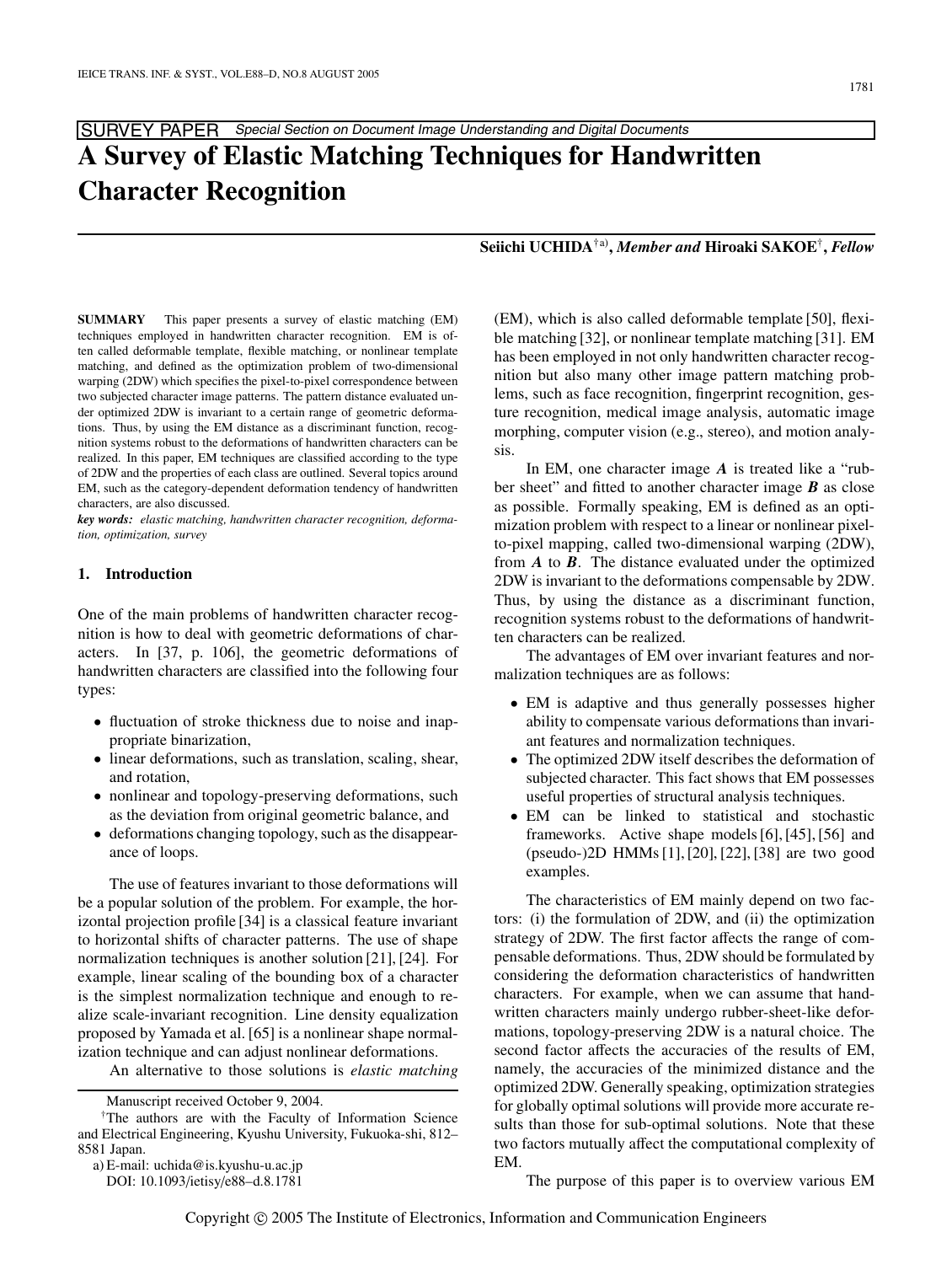1782

techniques employed in handwritten character recognition and to grasp unsolved problems around EM. In Sect. 2, EM is outlined by its mathematical formulation and general properties. In Sect. 3, EM techniques are classified according to the formulation of 2DW. The properties of each class, such as computational complexity and other practical issues, are also discussed in this section. In Sect. 4, several topics around EM are discussed. Some of those topics have not been well investigated in previous researches. Finally, in Sect. 5 conclusions are presented along with future research topics.

Note that, throughout this paper, we mainly concern the EM techniques for two "planer" patterns; other types of EM developed for handwritten character recognition are beyond the scope of this paper. Thus, EM between a 1D pattern and a planer pattern (e.g., [40], [44]) and EM between two 1D patterns (e.g., contour matching proposed in [63], [66] and thinned pattern matching proposed in [7]) are not included in this survey.

## **2. Outline of EM**

## 2.1 Problem Formulation of EM

Consider two  $N \times N$  handwritten character image patterns  $A = {a_{i,j}}$  and  $B = {b_{x,y}}$ , where  $a_{i,j}$  and  $b_{x,y}$  are pixel feature vectors at pixel  $(i, j)$  on *A* and  $(x, y)$  on *B*, respectively. Let *F* denote a 2D-2D mapping from *A* to *B*, i.e.,  $F: (i, j) \mapsto (x, y)$  (Fig. 1).

EM is formulated as the minimization problem of the following objective function with respect to *F*:

$$
J_{A,B}(F) = D(A, B_F),\tag{1}
$$

where  $D(\cdot, \cdot)$  is a simple "rigid" distance metric (e.g., Euclidean distance, or absolute distance) between two character image patterns and  $B_F$  is the character pattern obtained by fitting  $\boldsymbol{B}$  to  $\boldsymbol{A}$ , i.e.,  $\boldsymbol{B}_F = \{\boldsymbol{b}_{F(i,j)}\}.$ 

Let  $\tilde{F}$  denote the 2DW  $F$  minimizing  $J_{A,B}(F)$  of (1). Then, *EM distance*  $D_{EM}(A, B)$  is defined as

$$
D_{EM}(A, B) = \min_{F} J_{A,B}(F) = J_{A,B}(\tilde{F}).
$$
\n(2)

Clearly,  $D_{EM}(A, B) = D(A, B_{\tilde{F}})$ . Thus, EM distance is the rigid distance between *A* and  $B_{\tilde{F}}$ , i.e., the rigid distance between *A* and *B* after fitting *B* to *A* as close as possible.



Fig. 1 2DW defined between two handwritten character images.

#### 2.2 Properties of EM Distance

The EM distance (2) is different from rigid distance metrics at the following three properties.

#### (a) *EM distance is deformation-invariant.*

The EM distance  $D_{EM}(A, B)$  is invariant to the deformations which are compensable by  $F$ . For example, if the 2DW *F* is defined as affine transformation,  $D_{EM}(A, B)$ is theoretically invariant to any affine transformed version of *B*. This property suggests that EM-based recognizers are robust to geometric deformations within a category and thus expected to attain better recognition rates than rigid distance-based recognizers.

Unfortunately, this property also suggests that similarshaped characters of different categories may be misrecognized by EM-based recognizers. For example, if  $F$  is affine transformation,  $D_{EM}("9", "6")$  is, theoretically, very close to *D*EM("9", "9") because affine transformation can compensate 180<sup>°</sup> rotation. Thus, the input "9" may be misrecognized to the different category "6". This is the phenomenon called *overfitting*. Generally speaking, there is a trade-off between the ability of compensating deformations within a category and the risk of overfitting.

## (b) *EM distance is anisotropic.*

The conventional Euclidean distance is isotropic in the pattern space and the set of patterns equidistant from a certain pattern form hypersphere in the pattern space. In contrast, the EM distance  $D_{EM}(A, B)$  is generally anisotropic and the set of patterns equidistant from a certain pattern do not form hypersphere.

This fact can be confirmed from the experimental result of Fig. 2 [26]. The small dots are actual handwritten numeral patterns  ${A_k}$  of a category (displayed in the 2D subspace spanned by their first two principal axes), and the black triangle is their centroid *R*. When Euclidean distance is used, the centroid **R**, which minimizes  $\sum_k D(A_k, \mathbf{R})$ , is placed around the center of pattern distribution (Fig. 2 (a)). In contrast, when the EM distance is used, the centroid *R*, which minimizes  $\sum_{k} D_{EM}(A_k, R)$ , is not placed around the center (Fig.  $2(b)$ ).



**Fig. 2** The centroids of handwritten character patterns under (a) Euclidean distance and (b) EM distance. The character patterns and the centroids are displayed in 2D subspace.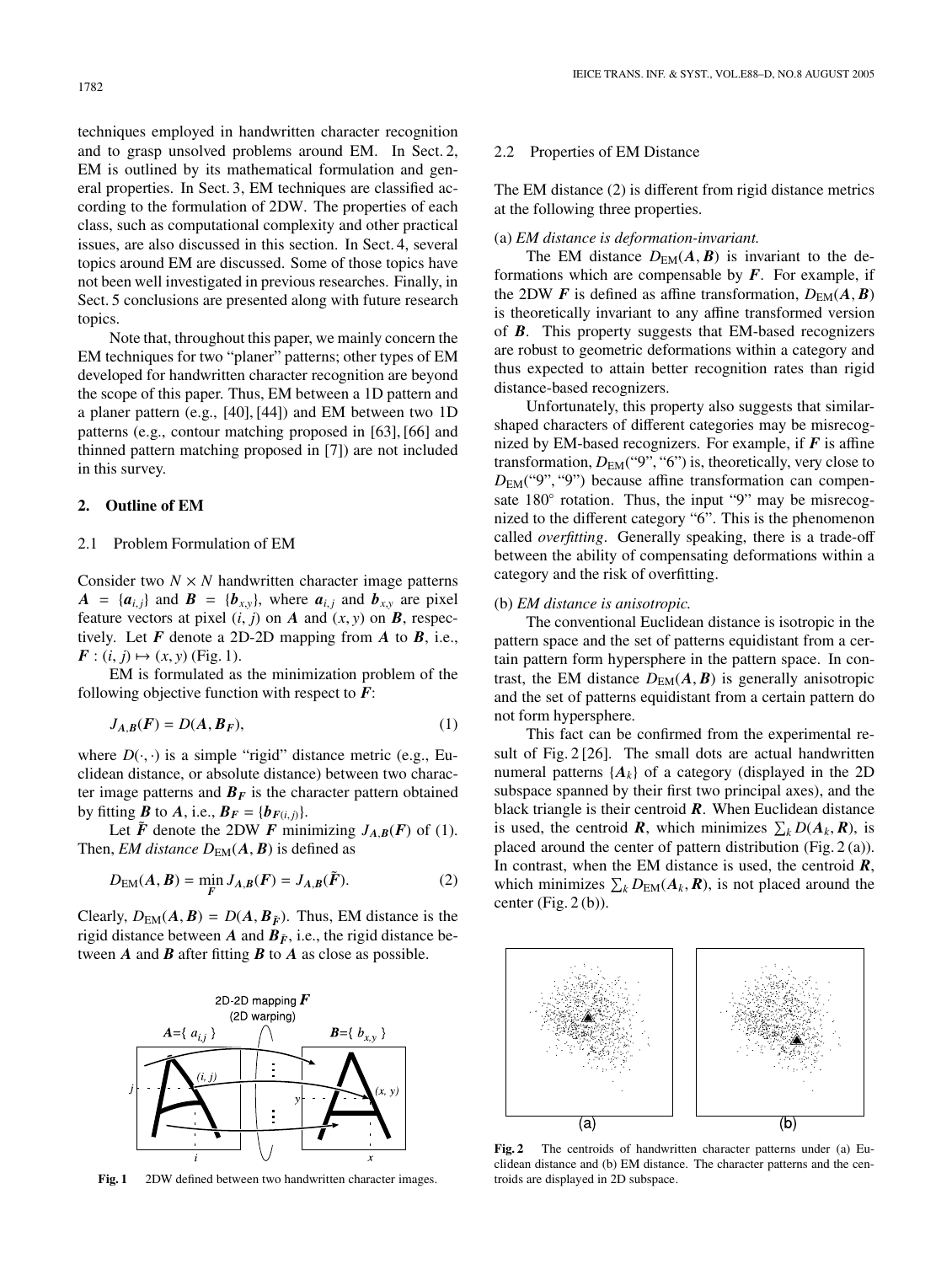# (c) *EM distance is often asymmetric.*

The EM distance defined by (2) is asymmetric, i.e.,  $D_{EM}(A, B) \neq D_{EM}(B, A)$ , because only *B* is deformed by *F* for the optimal matching between *A* and *B*. Thus, the EM distance (2) is, formally, not a distance metric. This asymmetric property, however, is not crucial; in many recognition tasks, the EM distance (2) is successfully used as a discriminant function.

There are several ways to obtain a symmetric EM distance. Among them, the sum of two asymmetric distances,  $D_{EM}(A, B) + D_{EM}(B, A)$ , is the simplest one. Bi-directional EM where not only *B* but also *A* are deformed by 2DW is another and a more elaborated way.

### 2.3 Comparison with Shape Normalization

Shape normalization, such as line density equalization [65], is closely related to EM in the sense that both of shape normalization and EM have the same purpose of providing a deformation-invariant distance. They, however, differ at the ability of compensating deformations. As shown in Fig. 3 (a), EM shifts *B* to a pattern close to *A*. In contrast, as shown in Fig. 3 (b), shape normalization shifts *A* to a pattern having some ideal property, and shifts *B independently* to another pattern having the same property. Thus, EM is potentially more powerful in compensating deformations. Unfortunately, this fact does not guarantee better performance of EM over shape normalization; as noted in Sect. 2.2 (a), this fact also indicates that EM has more risks of providing



**Fig. 3** Distance between *A* and *B* given by EM (a) and normalization (b).

underestimated distance between two character patterns of different categories, namely, EM has more risks of overfitting.

Note that EM and shape normalization are not rival. That is, they can be utilized in a collaborative manner. In fact, a simpler 2DW is enough if reasonable shape normalization is available. Tsukumo's EM technique [51] is a very good example where blurring normalization and a simple 2DW are successfully combined.

#### **3. Classification of EM Techniques**

In this section, EM techniques for handwritten character recognition are classified according to the formulation of 2DW, which is one of the two factors determining the characteristics of EM (as noted in Sect. 1). Figure 4 shows a classification tree. As shown in this figure, the EM techniques can be roughly divided into two classes, i.e., parametric 2DW-based EM and non-parametric 2DW-based EM. In non-parametric 2DW, each variable which controls *F* directly represents pixel correspondence. In parametric 2DW, each variable does not represent pixel correspondence but represents a parameter that controls 2DW indirectly.

Each of those two classes is further divided into several classes. As shown in Fig. 4, each class is closely related to several optimization strategies. That is, if a 2DW of a class is chosen, possible optimization strategy is almost determined.

# 3.1 Parametric 2DW

## 3.1.1 Linear 2DW

Most of parametric EM techniques for handwritten character recognition assume that the geometric deformations of handwritten characters can be described by some linear transformations. Specifically, the 2DW  $\mathbf{F}$  :  $(i, j) \mapsto (x, y)$ are formulated as a linear function,

$$
(x, y) = (\alpha_1 i + \alpha_2 j + \alpha_3, \ \alpha_4 i + \alpha_5 j + \alpha_6), \tag{3}
$$

where  $\alpha_1, \alpha_2, \ldots, \alpha_6$  are real-valued parameters that control



**Fig. 4** Classification of EM techniques employed in handwritten character recognition.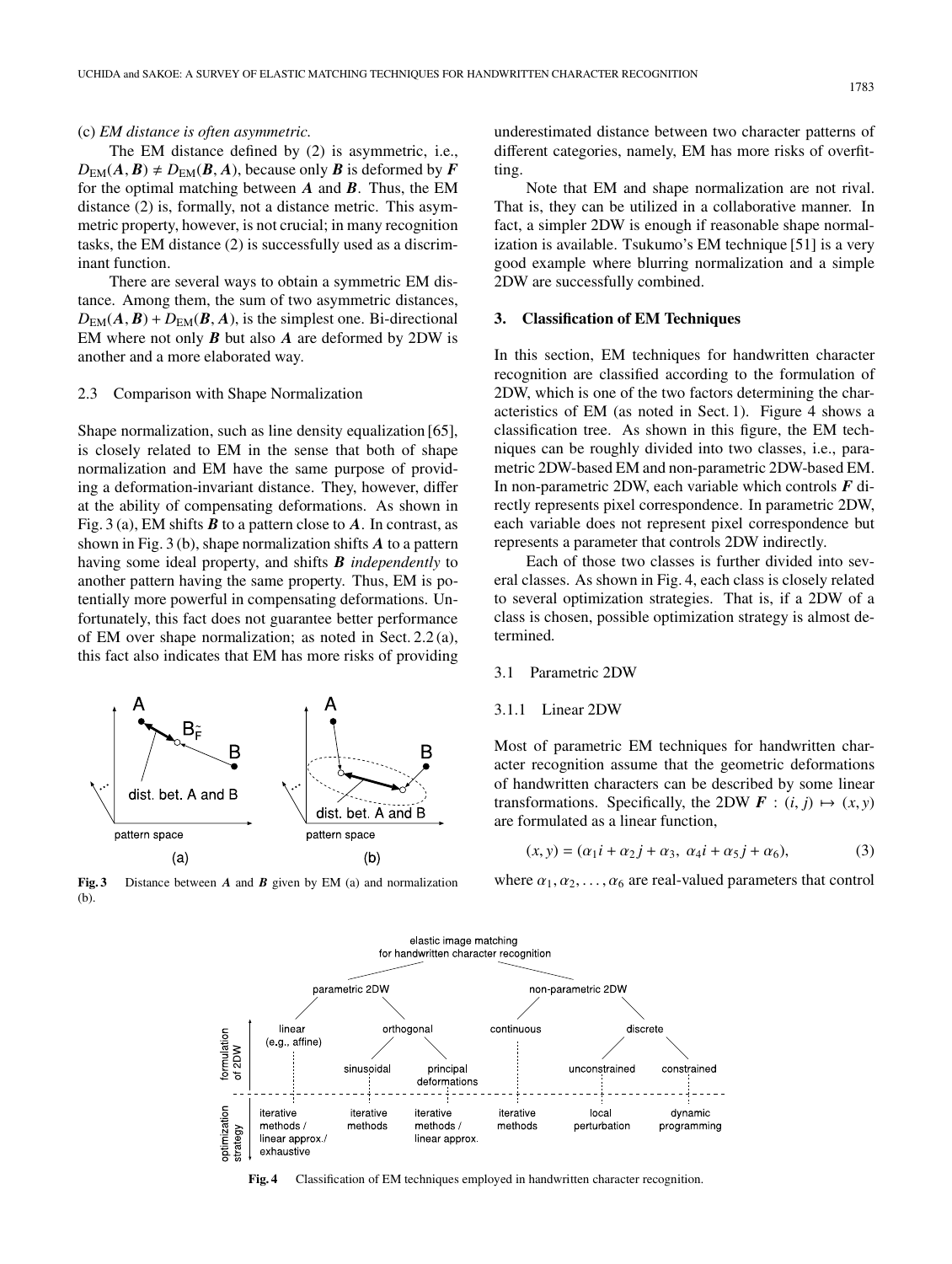Even if 2DW is defined as a linear transformation, its optimization problem becomes nonlinear, since the parameters to be optimized are involved in a nonlinear image pattern function *B*. Thus, the optimization problem is often tackled with iterative solutions or approximate solutions instead of deterministic solutions.

Wakahara and his colleagues [58], [59] have proposed affine transformation-based 2DW techniques, called GAT, for handwritten character recognition. In GAT, 2DW is described by a single global affine transformation. The optimization problem of GAT is approximated as a linear problem by fixing the parameters in the nonlinear part of an objective function at constant values. This approximated problem can be solved by the successive iteration method.

The tangent distance method [15], [47] has been proposed as another linear 2DW-based EM† where a nonlinear optimization problem of linear 2DW is approximated as a linear problem by Taylor series expansion. Recently, this idea is successfully linked with statistic framework [17].

There have been several trials for optimizing linear 2DW in an exhaustive manner. Yasuda et al. [67] proposed the perturbed correlation method, where a 2D reference pattern is "perturbed" by affine transformation with discretized parameter values. Each of perturbed patterns is rigidly matched with a 2D input pattern. Since the number of possible parameter values becomes very large, this method requires numerous and repetitive 2D-2D rigid matchings. Recent hardware, however, makes the method computationally tractable one. A similar method can be found in [8].

# 3.1.2 Orthogonal 2DW

In several EM techniques, 2DW is represented as a linear combination of orthogonal functions, i.e.,

$$
(x, y) = \sum_{k=1}^{K} \alpha_k \phi_k(i, j) \tag{4}
$$

where,  $\phi_1(i, j), \ldots, \phi_k(i, j), \ldots, \phi_K(i, j)$  are 2D-2D orthogonal functions, i.e.,  $\langle \phi_k(i, j), \phi_l(i, j) \rangle = 0$  for  $k \neq l$ , and  $\alpha_1, \ldots, \alpha_k, \ldots, \alpha_K$  are parameters to be optimized.

Jain and Zongker [14] have proposed a 2DW where  ${\phi_k(i, j)}$  are 2D orthogonal sinusoids. The optimization of the parameters  $\{\alpha_k\}$  is done by a coarse-to-fine strategy that the parameters of low-frequency sinusoids are firstly determined by the gradient descent method (i.e., an iterative method) and then the parameters of high-frequency sinusoids are determined similarly. Thus, their optimization strategy is doubly iterative.

Active shape model (ASM) proposed by Cootes et al. [6] can be employed for handwritten character recognition as an orthogonal 2DW. In ASM, 2DW is represented by a linear combination of principal deformations of de-

formable patterns. The principal deformations are orthogonal and provided by applying principal component analysis (PCA) to actual deformations collected from training patterns. Inspired by ASM, Shi et al. [45] have proposed a 1D-2D EM technique for the character recognition task. In [45] a linear (e.g., 1D) reference pattern is fitted to a 2D input pattern. The fitting is governed by the principal deformations of the 1D reference pattern and the optimal fitting is searched for by a gradient descent method. Uchida and Sakoe [56] have extended ASM to fully 2D-2D EM, i.e., planar EM and applied into handwritten character recognition. A related idea can be found in [19], where the displacement between the strokes of two skeletonized handwritten characters is evaluated by the Maharanobis distance.

#### 3.2 Non-parametric 2DW

Non-parametric 2DWs can be divided into two classes; continuous 2DW and discrete 2DW. The continuous 2DW (Section 3.2.1) is defined as a mapping  $\mathbf{F}$  :  $(i, j) \in$  $R^2 \rightarrow (x, y) \in R^2$ . The discrete 2DW is a defined by  $2N^2$  variables  $((x_{1,1}, y_{1,1}), \ldots, (x_{i,j}, y_{i,j}), \ldots, (x_{N,N}, y_{N,N}))$ where  $(x_{i,i}, y_{i,i})$  denotes the pixel on **B** corresponding to the pixel  $(i, j)$  on  $\vec{A}$ .

The discrete 2DW is further divided into two classes; unconstrained 2DW (Section 3.2.2) and constrained 2DW (Section 3.2.3). In unconstrained 2DW, the mapping of pixel  $(i, j)$ , i.e.,  $(x_{i,j}, y_{i,j})$ , is independent of the mapping of other pixels. On the other hand, in constrained 2DW, the mapping of pixel (*i*, *j*) depends on the mapping of adjacent pixels of  $(i, j)$ .

# 3.2.1 Continuous 2DW

Non-parametric and continuous 2DW is often assumed as a continuous and differentiable function and optimized by some iterative optimization strategy where 2DW is iteratively updated. In this sense, non-parametric and continuous 2DW is similar to parametric 2DWs.

Deterministic relaxation [43] is an iterative optimization strategy for variational problems. When optimizing non-parametric and continuous 2DW *F* by deterministic relaxation, the Euler-Lagrange equation of the underlying variational problem (1) is firstly discretized to obtain a system of nonlinear equations. Then the sub-optimal 2DW can be obtained by solving the equations by some iterative method, such as the Gauss-Seidel method. One should take care about the following three points on the practical use of this optimization strategy. First, the Euler-Lagrange equation is only a necessary condition for the optimal solution of the variational problem. Second, since the sys-

<sup>&</sup>lt;sup>†</sup>In principle, the tangent distance method can deal with nonlinear deformations, if the displacement fields by the nonlinear deformations can be defined explicitly. In fact, the method has been extended to deal with several nonlinear deformations [56]. Since the original method [47] was examined with mainly linear transformations, it is classified as a linear 2DW in this paper.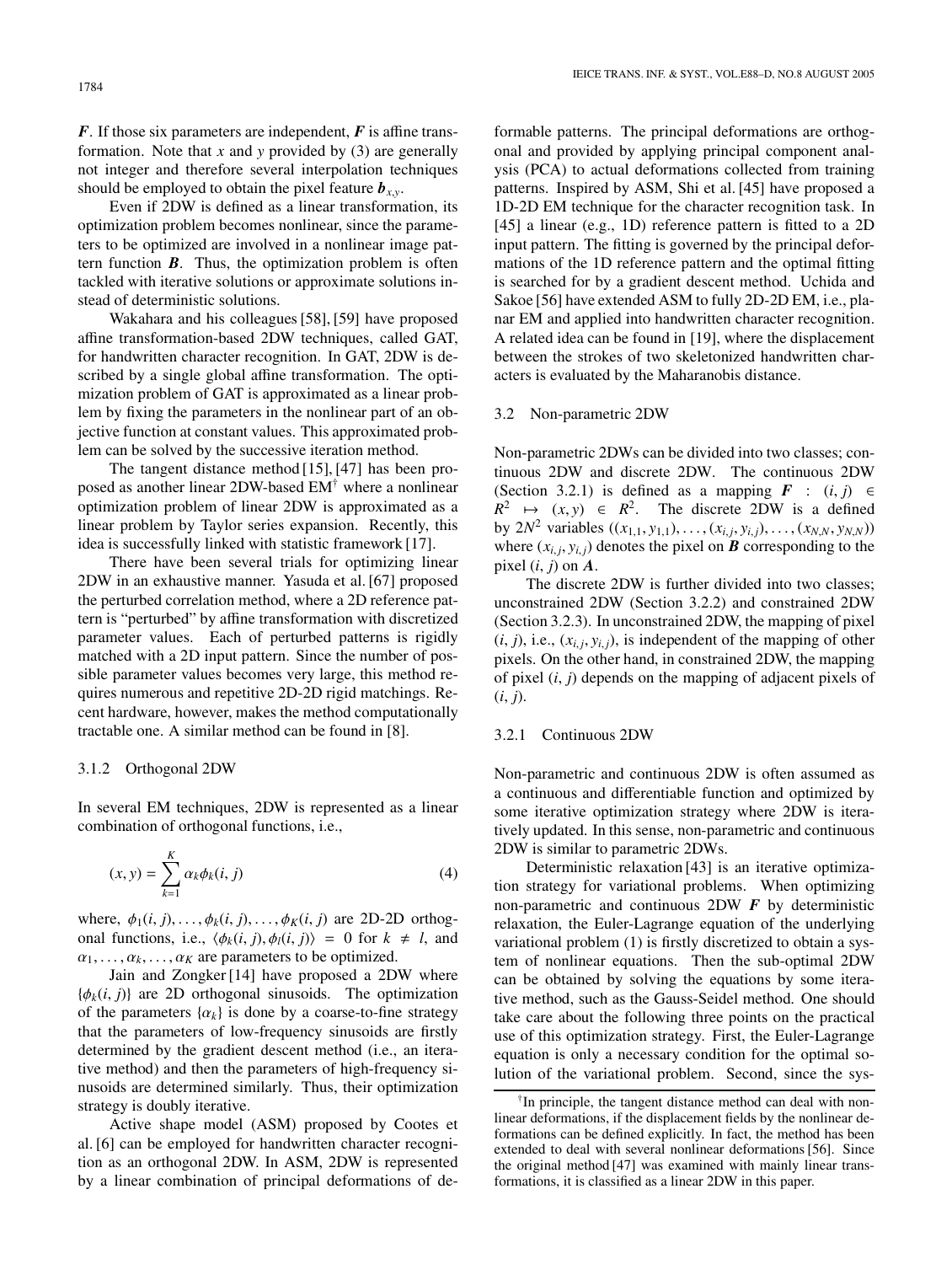tem of equations is nonlinear, the Gauss-Seidel method cannot guarantee even its convergence. Third, numerical errors will occur in approximated derivatives and interpolated pixel-values. For relaxing these problems, regularization techniques and/or coarse-to-fine strategies are effective. Mizukami et al. [28] have successfully employed the deterministic relaxation in handwritten character recognition while using a regularization technique and a careful coarseto-fine strategy.

Webster and Nakagawa [61] and Nakagawa et al. [33] have proposed a motion equation-based EM technique. In their techniques, an elastic membrane created from *B* is falling into a potential field created from *A*. The state of the membrane showing  $B_F$  is iteratively updated by calculating its motion equation until an equilibrium state.

# 3.2.2 Discrete and Unconstrained 2DW

Local perturbation [3], [11], [13], [23], [27], [42], [64] (also called image distortion model in [15], [16]) is the most simple optimization strategy for discrete 2DWs. Local perturbation is based on pixel-independent optimization; that is, for each pixel on a character image, its best corresponding pixel on another character image is searched for locally and independently.

Local perturbation possesses great merit that it requires far less complexity than other optimization strategies. However, local perturbation possesses a weak-point that the resulting 2DW becomes jaggy due to the noise and the ambiguity in pixel features. Thus, careful coarse-to-fine strategies [13], [27], smoothing of local displacements [3], [11], sequential (outside-to-inside) optimization with mild constraints [11], and/or sophisticated pixel features [16], [42] will be indispensable to expect sufficient performance.

## 3.2.3 Discrete and Constrained 2DW

For regulating flexibility, discrete 2DWs often employs constraints between two adjacent pixels. For example, continuity constraints, such as  $|x_{i,j} - x_{i,j-1}| < \Delta_{xi}$  where  $\Delta_{xi}$  is a positive small value, are often imposed on 2DW to exclude large "gaps" from 2DW. Under such constraints, local perturbation cannot guarantee globally optimal 2DW or cannot provide any 2DW satisfying the constraints.

Dynamic programming (DP) is the most popular strategy for optimizing constrained 2DW. Its merits can be summarized as follows:

- *Accuracy*: DP can provide globally optimal 2DW.
- *Versatility*: For example, DP accepts undifferentiable objective functions. Position-dependent constraints and pixel features are also acceptable. Because of this versatility, the incorporation of the various properties of handwritten characters can be easily done.
- *Numerical stability*: DP is purely a combinatorial (i.e., discrete) optimization strategy and thus free from numerical assumptions.



**Fig. 5** Types of DP-based EM. For each type, a possible 2DW is illustrated as a deformed mesh. The link of the mesh indicates that the pixels connected by the link are restricted by some constraints.

HMM, which is a popular framework of EM, can be considered as a stochastic extension of DP. Thus, HMM and DP are not distinguished in this section unless otherwise mentioned.

The previous discrete and constrained 2DWs optimized by DP can be classified into DP1–DP7 of Fig. 5. Type DP1– DP4 are not fully two-dimensional 2DWs. That is, all the pixels on the *i*th column (the *j*th row) of *A* are mapped together to the (same) *x*th column (the *y*th row) of *B* and therefore those types cannot compensate truly 2D deformations, such as rotation and slant. Type DP5–DP7 are fully two-dimensional techniques. Note that every type except for DP5 has its transposed (i.e., 90◦ rotated) version. Also note that as shown in Fig. 5 it is often assumed that all 2DWs are restricted by boundary constraints that any boundary pixel of *A* corresponds to a boundary pixel of *B*.

## (a) *DP1*

DP1 is the simplest 2DW and can compensate deformations that all the pixels of each column are shifted equally. The constraints of DP1 are:

$$
\text{DP1:} \begin{cases} 0 \le x_{i,j} - x_{i-1,j} \le \Delta_{xi} \\ x_{i,j} = x_{i,j-1}, \\ y_{i,j} = j. \end{cases}
$$

DP1 itself has been employed in word recognition [5], [25], [29], [46] rather than isolated handwritten character recognition. The optimization of DP1 with DP requires  $O(N^3)$ computations.

DP1 is often repeated to compensate complex deformations of handwritten characters and words. Nakano et al. [35] have proposed a DP-based EM technique where the vertical version of DP1 is optimized after the horizontal version is optimized. Hallouli et al. [9] have compared several combinations of vertical and horizontal versions of DP1 in the framework of HMM. In [36], DP1 is repeated four times under different feature vectors having different roles on representing spatial distribution of strokes. Wang et al. [60] firstly use a horizontal DP1 for segmenting a handwritten word into its component characters and secondly use a vertical DP1 for compensating the vertical deformation of each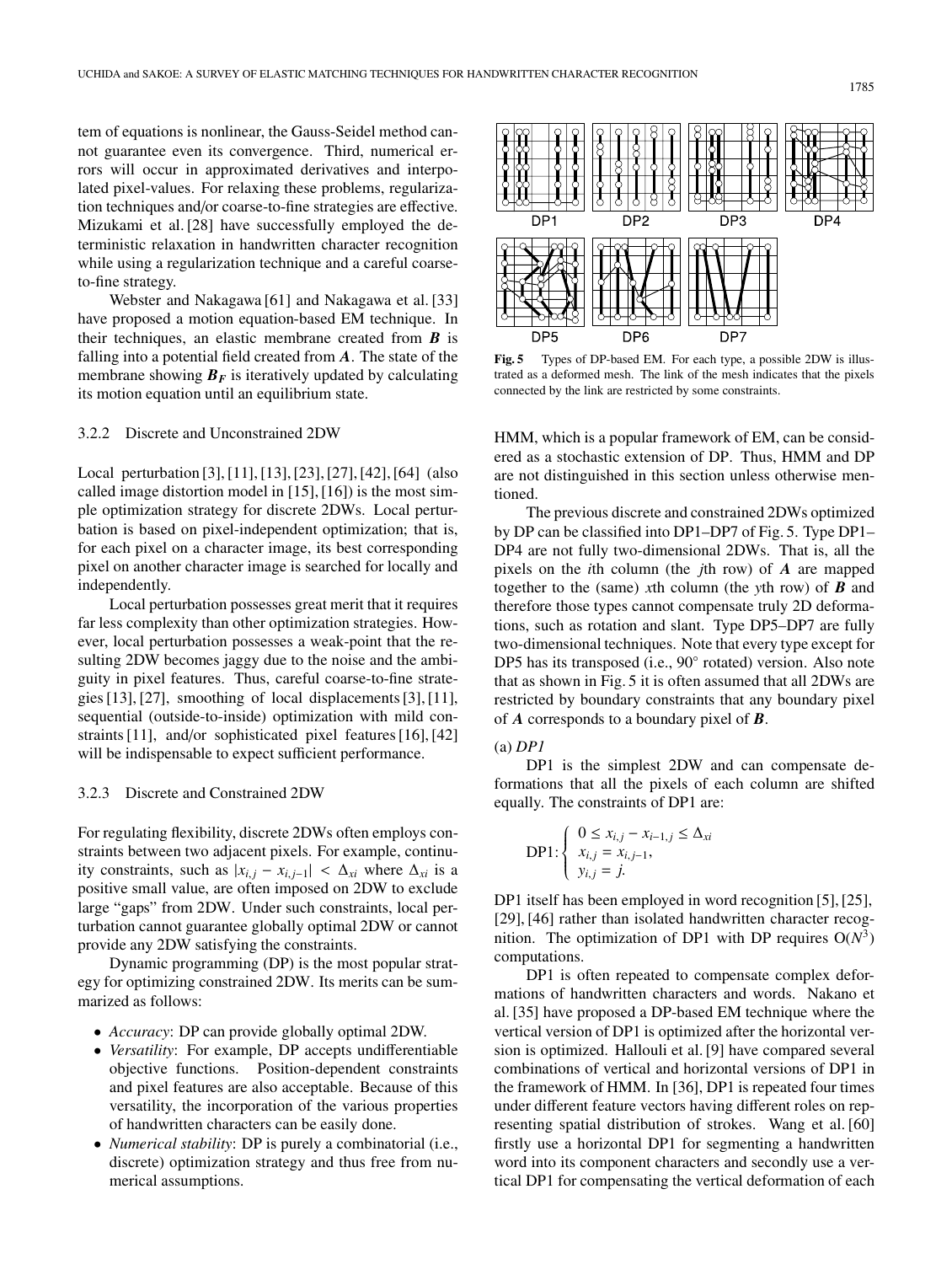of those component characters.

(b) *DP2*

DP2 is comprised of independent one-dimensional vertical warpings. DP2 cannot compensate any horizontal deformation. The constraints of DP2 are:

$$
\text{DP2:} \left\{ \begin{array}{l} x_{i,j} = i, \\ 0 \le y_{i,j} - y_{i,j-1} \le \Delta_{yj} \end{array} \right.
$$

The optimization of DP2 with DP requires  $O(N^3)$  computations.

DP2 is often repeated like DP1. In [12], the vertical version of DP2 is optimized after the horizontal version is optimized. Tsukumo [51] has proposed an EM technique where a character image is firstly decomposed into four images each of which contains  $0^{\circ}$  ( $\leftrightarrow$ ),  $45^{\circ}$  ( $\swarrow$ ),  $90^{\circ}$  ( $\uparrow$ ), or  $-45°$  ( $\overline{\phantom{a}}$ ) components of the character. Then DP2 is orthogonally applied to each of them. Specifically, for the image of 0◦ components, the vertical version of DP2 is applied to compensate, for example, the vertical shifts of horizontal strokes. Although the horizontal shifts of horizontal strokes cannot be compensated by his 2DW, they are successfully eliminated in advance by the horizontal blurring operation.

## (c) *DP3*

DP3 can be considered as a combination of DP1 and DP2. Among DP1–DP7, DP3 is the most popular one. This may be because DP3 can compensate both vertical and horizontal deformations simultaneously with polynomialorder computations. The HMM version of DP3 is socalled Pseudo-2D HMM [1], [20], [22] and widely used in recognizing handwritten characters [22], machine-printed words [1], [20], [68], and handwritten words [2]. The constraints of DP3 are:

$$
\text{DP3:} \begin{cases} 0 \le x_{i,j} - x_{i-1,j} \le \Delta_{xi} \\ x_{i,j} = x_{i,j-1}, \\ 0 \le y_{i,j} - y_{i,j-1} \le \Delta_{yj} \end{cases}
$$

The computational amount required for optimizing DP3 is  $O(N<sup>4</sup>)$ , i.e., still in a polynomial order.

Recently, DP3 has been extended by Keysers et al. [16]. Their 2DW allows column-wise local perturbation on the 2DW given by DP3. This extended DP3 can provide truly 2D warping with a feasible amount of computations. It should be careful, however, that local perturbation guarantees neither continuity nor monotonicity of 2DW and therefore resulting 2DW may show gaps and fold-overs.

## (d) *DP4*

DP4 is a topology-preserving 2DW, while DP2 and DP3 are not topology-preserving 2DWs (because of the lack the constraint between  $y_{i,j}$  and  $y_{i-1,j}$ ). Thus, DP4 can avoid the overfitting of "P" to "b" while it can be happen in DP2 and DP3. The constraints of DP4 are:

$$
\text{DP4:} \begin{cases} 0 \le x_{i,j} - x_{i-1,j} \le \Delta_{xi} \\ x_{i,j} = x_{i,j-1}, \\ |y_{i,j} - y_{i-1,j}| \le \Delta_{yi}, \\ 0 \le y_{i,j} - y_{i,j-1} \le \Delta_{yj} \end{cases}
$$

Although the difference between the constraints of DP4 and those of DP3 seems small, the computational amount of DP4 is far larger than DP3. In fact, the DP-based optimization of DP4 requires  $O(N^3 \Delta_{y_j}^N)$  computations, i.e., exponentialorder computations. Simply speaking, this is because we should keep all possible warping of the  $(i - 1)$ th column on examining the warping of the *i*th column. DP4 is a restricted version of DP5 and therefore its algorithm can be easily derived from DP5 [52], [53].

#### (e) *DP5*

In DP5, the mappings of 4-adjacent pixels are mutually constrained. Thus, it is easy to regulate the flexibility of 2DW. The constraints of DP5 are:

$$
\text{DP5:} \left\{ \begin{array}{l} 0 \leq x_{i,j} - x_{i-1,j} \leq \Delta_{xi} \\ |x_{i,j} - x_{i,j-1}| < \Delta_{xj} \\ |y_{i,j} - y_{i-1,j}| < \Delta_{yi} \\ 0 \leq y_{i,j} - y_{i,j-1} \leq \Delta_{yj} \end{array} \right.
$$

Levin and Pieraccini [22] have proposed "monotonic" 2DW where  $\Delta_{xi}$ ,  $\Delta_{xi}$ ,  $\Delta_{yi}$ , and  $\Delta_{yi}$  are set at infinity. Thus, their 2DW can preserve upper/lower and left/right relationships and does not care about continuity of character patterns. Inspired by Levin and Pieraccini, Uchida and Sakoe [52], [53] have proposed a monotonic and continuous 2DW where  $\Delta_{xi} = \Delta_{yi} = 2$  and  $\Delta_{xi} = \Delta_{yi} = 1$ . In some sense, the monotonic and continuous version of DP5 is the most fundamental and widely acceptable 2DW, because it approximates "rubber-sheet" EM.

Unfortunately, the optimization of DP5 (as well as DP4) is an NP-hard problem [18]. Even if character images are small  $(N \sim 20)$ , it is impossible to obtain the globally optimal 2DW. Thus, some approximation should be introduced for the practical use of DP5. In [52], [53], beam search is incorporated into the DP optimization process to obtain a sub-optimal 2DW with fewer computations. One can employ other local search-based approximation algorithms for DP-based EM. In [48], the optimization of DP5 is performed as a sequential and greedy process; after the warping of the  $(i - 1)$ th column is determined, the warping of the *i*th column is determined satisfying inter-column constraints. Chen and Willson [4] have developed a similar approximation algorithm where the above sequential process is iterated. After the first iteration, the warping of the *i*th column is determined considering not only the warping of the  $(i-1)$ th column but also the warping of the  $(i+1)$ th column. In [39], the iteration proceeds alternately in horizontal and vertical directions. Uchida and Sakoe [54] have proposed an approximation algorithm which exploits the fact that the global optimization of DP5 can be done very fast if an image pattern is elongated one.

#### (f) *DP6 and DP7*

DP6 and DP7 [41], [55] have been proposed as computationally tractable versions of DP5. Both of DP6 and DP7 were derived from DP5 by piecewise-linear approximation. In DP6, each column of *A* is fitted to *B* as a broken line with one corner, called pivot. The correspondence of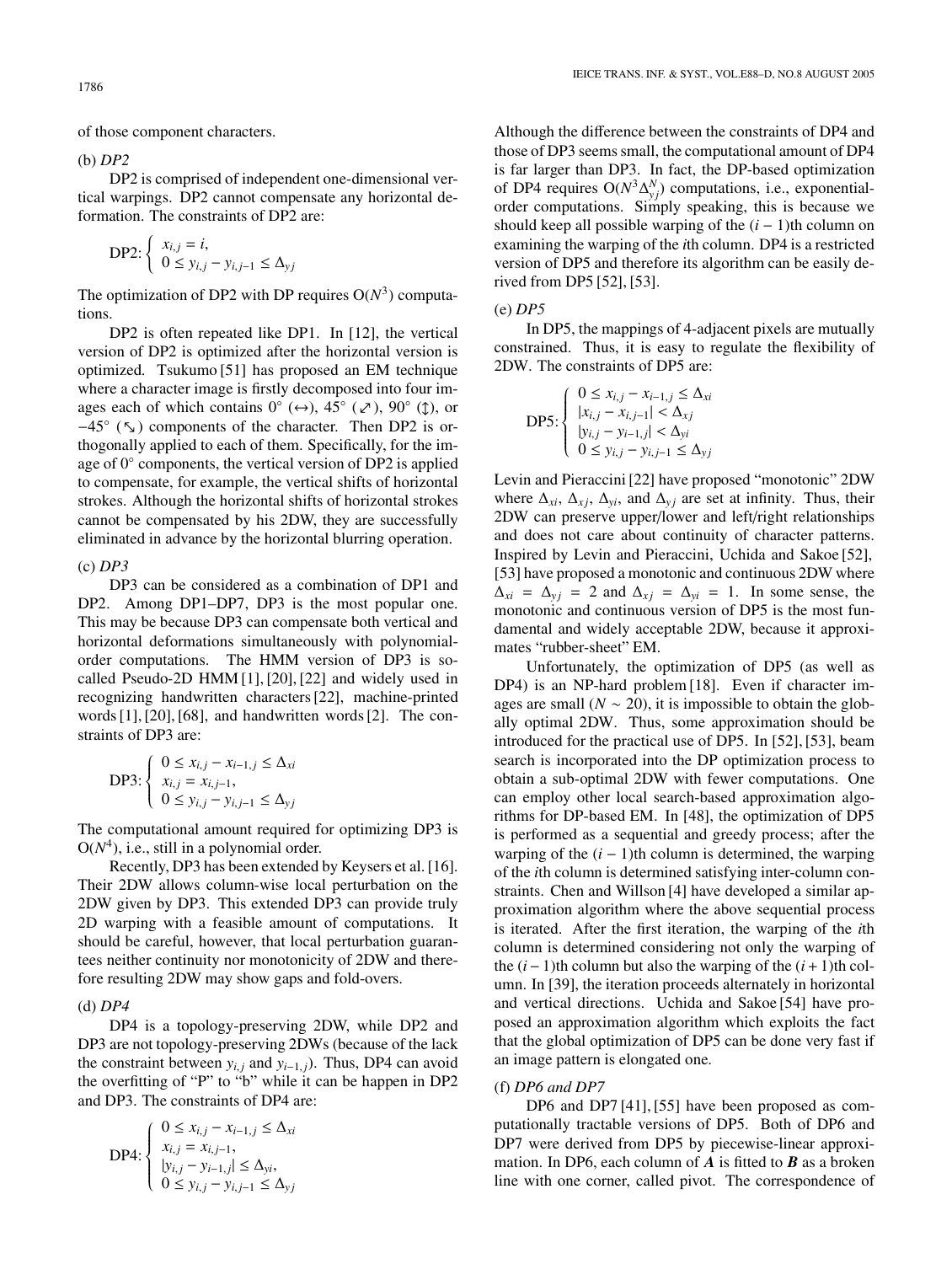the pixels except for the pivot and boundary pixels is determined by linear interpolation. Despite of those piecewiselinear approximations, DP6 still can compensate fully twodimensional deformations. DP7 undergoes heavier approximation than DP6; it has no pivot and each column of *A* is fitted to *B* as a straight and slanted line. The computational amounts for the global optimization of DP6 and DP7 are  $O(N^6)$  and  $O(N^4)$ , respectively.

# (g) *Others*

Another type of DP-based EM has been proposed in [30], [49], [62], where the matching proceeds diagonally from one corner  $(1, 1)$  to its opposite corner  $(N, N)$  while extending a rectangular matched region. Despite of their theoretical interests and computational feasibility, it seems that the flexibilities of their 2DWs do not match actual deformations of handwritten characters.

# 3.3 Hybrid between Parametric 2DW and Non-parametric 2DW

The boundary between parametric 2DW and non-parametric 2DW is ambiguous. In fact, the following EM techniques are their hybrids having the properties of both parametric 2DW and non-parametric 2DW.

In local affine transformation (LAT) proposed by Wakahara [57], 2DW is described by a set of many locallyeffective affine transformations. Thus, LAT is a parametric 2DW in a microscopic sense and simultaneously a nonparametric 2DW in a macroscopic sense.

Uchida and Sakoe [56] have proposed an EM technique whose 2DW is defined as a linear combination of eigendeformations, which are principal deformations in a category of handwritten characters. This 2DW is formulated as (4) and thus a parametric and orthogonal 2DW. The eigendeformations themselves, however, are estimated from the results of some non-parametric EM. Thus, this technique can be considered as a parametric 2DW on its optimization and as a non-parametric 2DW on the ability of compensating deformations.

## **4. Related Topics**

#### 4.1 Reference Patterns for EM

The setting of reference patterns is generally important for handwritten character recognition. This importance is the same for EM-based recognizers. Although EM implicitly produces multiple reference patterns from one reference pattern  $\bf{B}$  by applying  $\bf{F}$  (as shown in Fig. 3), its producible reference patterns are generally limited (in order to avoid overfitting). Thus, for topology-preserving 2DWs, multiple reference patterns should be set when some category contains topologically different allograph.

Despite of the importance, most of EM-based character recognition techniques do not pay strict attention to this task. In fact, prototypes have been designed manually in



**Fig. 6** Inconsistency in pixel feature. Two pixels depicted by small filled circles are truly corresponding pixels and thus should be matched by 2DW. Their directional features, however, are rather different.

many EM-based recognizers. Otherwise, all training patterns are directly used as prototypes, at the cost of computational complexity (e.g., [14], [47]).

Clustering is the most promising way to setting prototypes automatically. Matsumoto et al. [26] have pointed out that the objective function of clustering should be designed using EM distance instead of conventional Euclidean distance. This is because the prototypes optimized under Euclidean distance-based clustering are not optimal for EM distance-based discrimination. (See also Fig. 2.) In [26], a k-means algorithm based on EM distance is proposed. In [10], several clustering algorithms based on the tangent distance (see Sect. 3.1.1) have been proposed.

## 4.2 Pixel Feature

In EM, pixel feature vectors are required to be less ambiguous; only two pixels corresponding truly should have similar pixel feature vectors. This is because ambiguous pixel feature vectors, such as grey-level feature, may confuse pixelto-pixel correspondences.

As less ambiguous pixel feature vectors, local context [16] and directional feature [28], [53] are simple and reasonable choices. Those shape-sensitive features, however, face a problem. That is, those feature vectors of corresponding pixels are often not the same (Fig. 6). Thus, strictly speaking, one should modify the feature vectors according to 2DW. Invariant features, such as moments, will relax this problem.

# 4.3 Category-Dependent Deformation Tendency

Most of conventional EM techniques assume that all categories have the same deformation tendency. Although the assumption is approximately correct, we should accept the existence of category-dependent deformation tendency. Figure 7 is a simple example that proves its existence. If an EM technique based on the assumption can compensate the deformations of "M" (Fig.  $7(a)$ ), it may suffer from the overfitting of "H" to "A" (Fig. 7 (b)). This simple example indicates the necessity of category-dependent EM techniques.

This necessity can be confirmed from the experimental result of Table 1, where the recognition results of several DP-based EM techniques of Fig. 5 are shown. This recognition experiment was conducted on 26 character categories of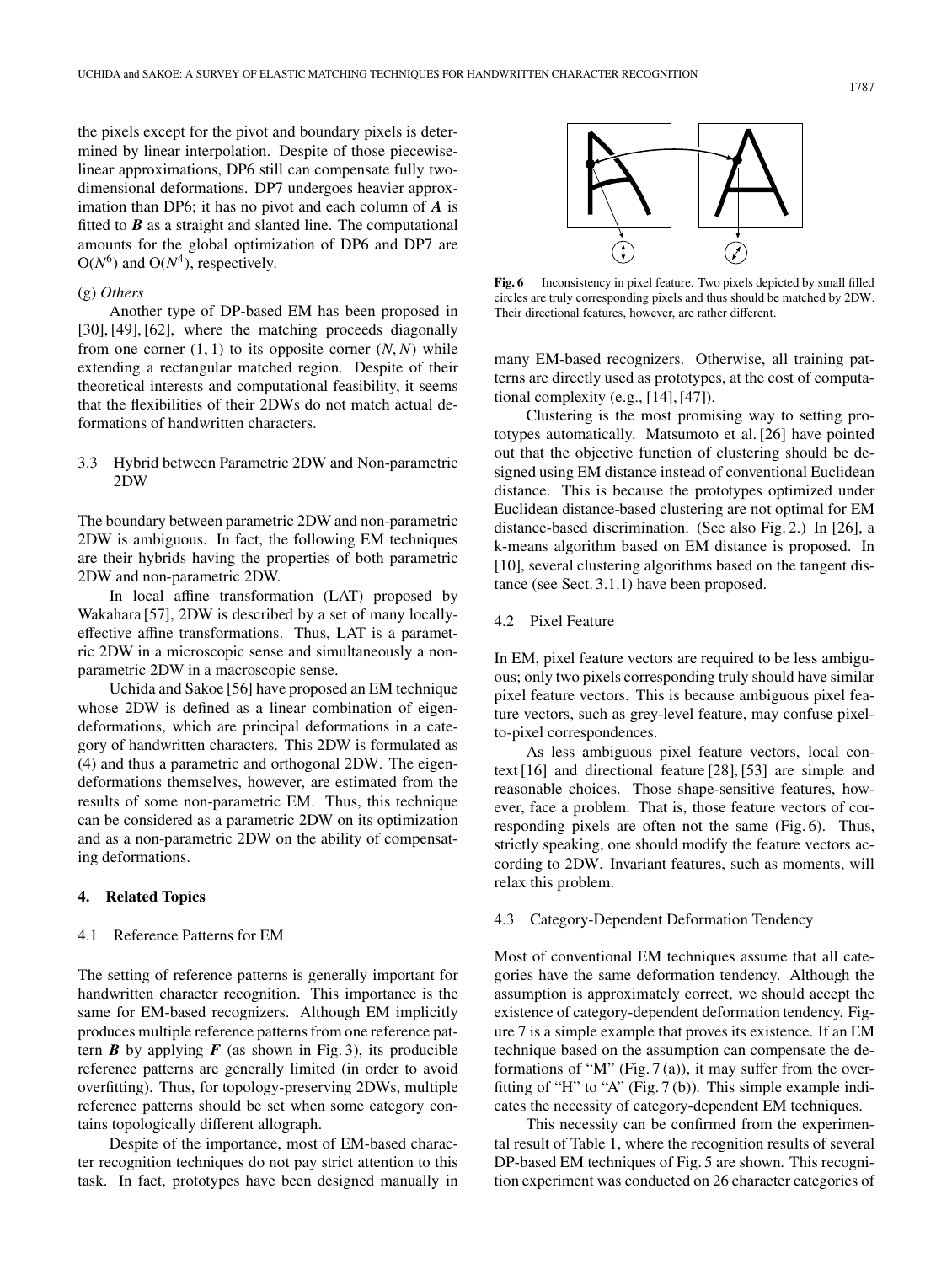**Table 1** The number of misrecognized samples. The error rate can be derived by dividing each number by 500. DP1, DP3, DP5, and DP6 are DP-based EM techniques illustrated in Fig. 5. The number is underlined at the best EM of each category.

| cat.            |  |  | Е   | E  | r  |    |    |   |                | М      | N         | ັ  | υ |                | А  | ◡  |    |  | ۱A |                 |                          | $\mathbf{u}$ | Total        |
|-----------------|--|--|-----|----|----|----|----|---|----------------|--------|-----------|----|---|----------------|----|----|----|--|----|-----------------|--------------------------|--------------|--------------|
| rigid           |  |  |     | vι | 20 | 10 | 18 | ັ |                | 108    | 18        | 54 | ┑ | $\overline{1}$ | 45 | 29 |    |  | 28 | $\bigcap$<br>-- |                          | 40           |              |
| DP              |  |  |     | 18 | 16 |    | -  | - |                |        |           |    |   |                | 9  |    |    |  |    |                 | $\overline{\phantom{a}}$ |              | 250          |
| DP3             |  |  |     |    |    |    |    |   | $\overline{1}$ |        |           |    |   |                |    |    |    |  |    |                 |                          | -            | $70^{\circ}$ |
| DP <sub>5</sub> |  |  | . . | ∸  |    |    | -- | ∸ | -              | O<br>- | $10^{-7}$ |    |   |                |    |    |    |  |    |                 |                          |              | -90          |
| DP <sub>6</sub> |  |  |     |    |    |    |    |   |                | 10     | о         |    |   |                |    |    | 10 |  |    |                 |                          |              |              |



**Fig. 7** Example of category-dependent deformation tendency. (a) In category "M", two parallel vertical strokes are often slanted to be closer. (b) In category "H", however, the same deformation is rarely observed.

capital English alphabets. For each category, 600 handwritten character samples of ETL6 [69] were prepared. Fourdimensional directional features (0° (↔), 45° (∠), 90° (↑), and  $-45°$  ( $\sqrt{ }$ )) were extracted at each pixel and used as a five-dimensional pixel feature vector together with onedimensional gray-level feature. Each sample were linearly scaled to  $20 \times 20$ . The first 100 samples of each category were simply averaged to create one reference pattern *B*. The remaining 500 samples were used as test samples *A*. As DPbased EM techniques, DP1 ( $\Delta_{xi} = 2$ ), DP3 ( $\Delta_{xi} = \Delta_{yi} = 2$ ), DP5 ( $\Delta_{xi} = \Delta_{yi} = 2$ ,  $\Delta_{xi} = \Delta_{yi} = 1$ ), and DP6 were chosen.

The results of Table 1 indicates a simple and important fact the most appropriate flexibility is different in each category. The most flexible 2DW (DP5) could not provide the best result in many categories; on the contrary, the most simple 2DW (DP1) and even rigid matching could provide the best result for several categories. That is, each category has its own range of deformations and excessive/insufficient flexibility often degrades the recognition performance. In this sense, category-dependent EM techniques, such as HMM and ASM-based EM, are more promising than category-independent ones.

# **5. Conclusion and Future Work**

Elastic matching (EM) techniques employed in handwritten character recognition tasks were surveyed. Formally, EM is defined as the optimization problem of two-dimensional warping (2DW) which specifies the pixel-to-pixel correspondence between two subjected character image patterns. The image distance evaluated through 2DW is called EM distance and invariant to a certain range of geometric deformations. Thus, by using EM distance as a discriminant function, we can develop recognition systems robust to deformations of handwritten characters.

A classification of EM techniques was done according to the types of 2DW. There are two classes of 2DWs; parametric 2DW and non-parametric 2DW. Each of those two classes is further divided into several classes. Each class and its optimization strategy are related closely. For example, dynamic programming (DP) is often chosen for the optimization of non-parametric, constrained, and discrete 2DW.

Future research on EM for handwritten character recognition should tackle the following problems:

- *Design of 2DW based on the actual deformations.* As shown in Sect. 4.3, category-dependent deformation tendencies should be incorporated into 2DW by observing the deformations of actual handwritten characters. Statistic and/or stochastic frameworks will be useful. Discriminative learning of 2DW will also be useful to suppress the misrecognitions due to overfitting.
- *Combination of parametric 2DW and non-parametric 2DW.* The deformations of handwritten characters can be decomposed into global deformations and local deformations. Scaling, rotation, translation and projective transformation of an entire character image are examples of global deformations. Independent and partial changes of stroke direction, curvature, and length are the examples of local deformations. EM should compensate both deformations. Since parametric 2DW and non-parametric 2DW are suitable for compensating global deformations and local deformations respectively, their cooperative combination will be promising.
- *Reduction of computational complexity.* Generally speaking, EM requires a fair amount of computations. This fact is crucial especially for characters comprised of many categories, such as Chinese characters. Thus, acceleration of the EM algorithm is necessary. Coarse classification based on a rigid distance is a possible remedy.
- *Combination with shape normalization.* As noted in Sect. 2.3, shape normalization can compensate many deformations and therefore it is useful to narrow the range of 2DW.
- *Reference pattern.* There are few investigations on setting reference patterns for EM-based handwritten character recognition. As noted in Sect. 4.1, conventional clustering techniques based on Euclidean distance are not appropriate for EM. The number of reference pattern per category will depend on the property of 2DW.
- *Feature extraction.* As noted in Sect. 4.2, less ambiguous pixel features are required for accurate 2DW. If such a desirable pixel feature is available, we will be able to use unconstrained 2DW instead of costly constrained 2DW.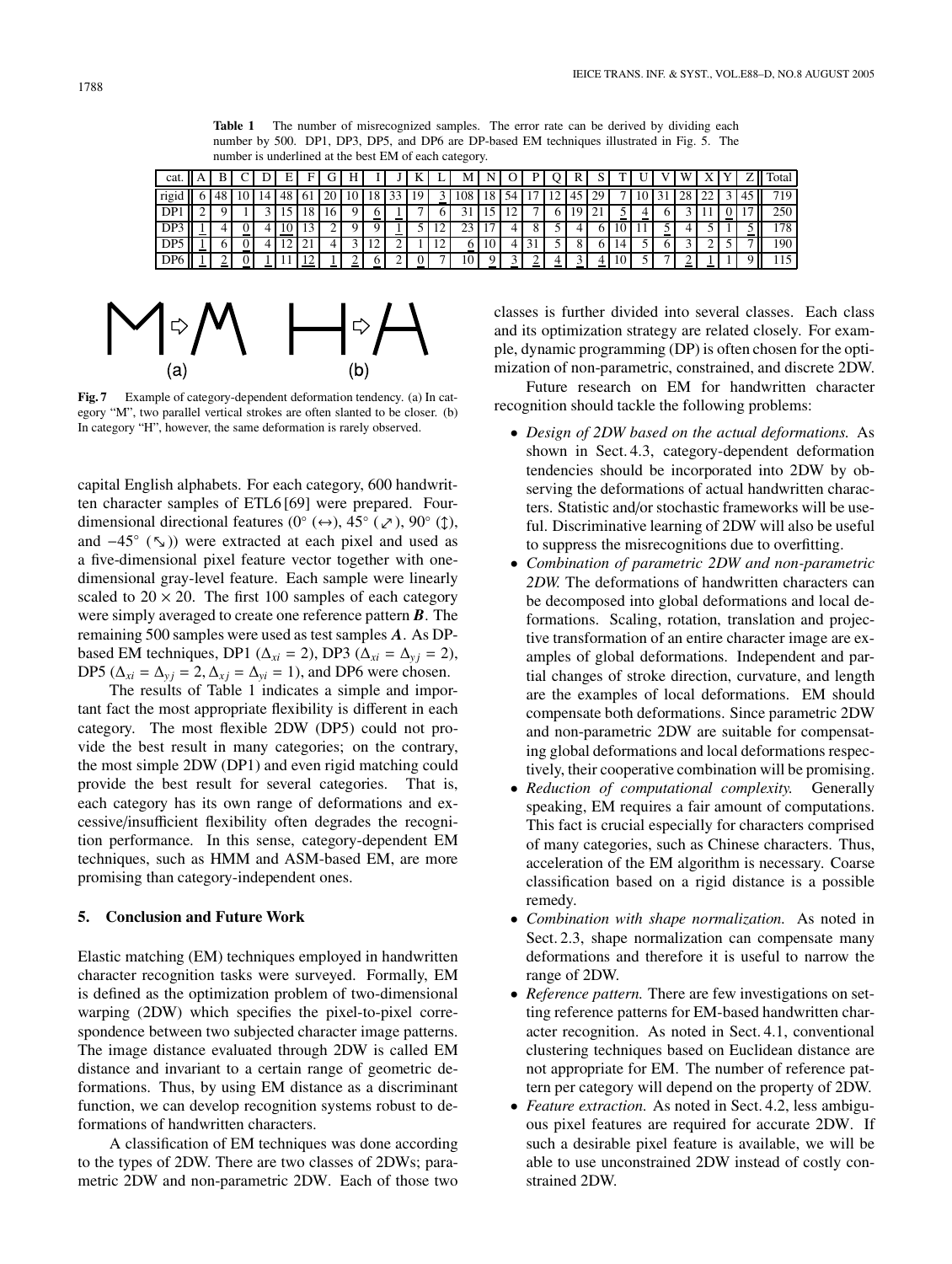- *EM for handwritten word recognition.* EM techniques employed in word recognition are rather simple like DP1 of Sect. 3.2.3. In handwritten words, not only deformations within individual characters but also deformations between adjacent characters are observed. The compensation of such complex deformations is challenging.
- *Utilization of optimized 2DW.* In handwritten character recognition, only EM distance is often important as a discriminant function and 2DW obtained on minimizing the EM distance is not emphasized. The optimized 2DW, however, is very meaningful because the optimized 2DW between *A* and *B* represents the deformation of *B* relative to *A*. From the viewpoint of structural analysis, the utilization of 2DW is very promising to extract various properties of handwritten characters. Automatic generation of active shape models is one example [56]. Writer identification and character synthesis are also promising.

#### **References**

- [1] O. Agazzi, S. Kuo, E. Levin, and R. Pieraccini, "Connected and degraded text recognition using planar hidden Markov models," Proc. ICASSP, pp.V113–116, 1993.
- [2] R. Bippus and V. Märgner, "Script recognition using inhomogeneous P2DHMM and hierarchical search space reduction," Proc. ICDAR, pp.773–776, 1999.
- [3] D.J. Burr, "A dynamic model for image registration," Comput. Graph. Image Process., vol.15, pp.102–112, 1981.
- [4] M.C. Chen and A.N. Willson, Jr., "Motion-vector optimization of control grid interpolation and overlapped block motion compensation using iterated dynamic programming," IEEE Trans. Image Process., vol.9, no.7, pp.1145–1157, 2000.
- [5] W .Cho, S.-W. Lee, and J.H. Kim, "Modeling and recognition of cursive words with hidden Markov models," Pattern Recognit., vol.28, no.12, pp.1941–1953, 1995.
- [6] T.F. Cootes, C.J. Taylor, D.H. Cooper, and J. Graham, "Active shape models—Their training and application," Comput. Vis. Image Underst., vol.61, no.1, pp.38–59, Jan. 1995.
- [7] Y. Fujimoto, S. Kadota, S. Hayashi, M. Yamamoto, S. Yajima, and M. Yasuda, "Recognition of handprinted characters by nonlinear elastic matching," Proc. ICPR, pp.113–118, 1976.
- [8] T.M. Ha and H. Bunke, "Off-line, handwritten numeral recognition by perturbation method," IEEE Trans. Pattern Anal. Mach. Intell., vol.19, no.5, pp.535–539, 1997.
- [9] K. Halloui, L. Likforman-Sulem, and M. Sigelle, "A comparative study between decision fusion and data fusion in Markovian printed character recognition," Proc. ICPR, vol.3 of 4, pp.147–150, 2002.
- [10] T. Hastie, P.Y. Simard, and E. Säckinger, "Learning prototype models for tangent distance," Adv. Neural Inf. Process. Syst., vol.7, pp.999–1006, 1995.
- [11] T. Hattori, Y. Watanabe, H. Sanada, and Y. Tezuka, "Absorption of local variations in handwritten character by an elastic transformation using vector field," IEICE Trans. Inf. & Syst. (Japanese Edition), vol.J66-D, no.6, pp.645–652, June 1983.
- [12] Y. Isomichi and T. Ogawa, "Pattern matching by using dynamic programming," J. IPSJ, vol.16, no.1, pp.15–22, 1975.
- [13] Y. Izui, H. Harashima, and H. Miyagawa, "Handprinted Chinese characters recognition by hierarchical modification of dictionary," IEICE Trans. Inf & Syst. (Japanese Edition), vol.J68-D, no.3, pp.361–368, March 1985.
- [14] A.K. Jain and D. Zongker, "Representation and recognition of handwritten digits using deformable templates," IEEE Trans. Pattern Anal. Mach. Intell., vol.19, no.12, pp.1386–1391, 1997.
- [15] D. Keysers, J. Dahmen, T. Theiner, and H. Ney, "Experiments with an extended tangent distance," Proc. ICPR, vol.2 of 4, pp.38–42, 2000.
- [16] D. Keysers, C. Gollan, and H. Ney, "Local context in non-linear deformation models for handwritten character recognition," Proc. ICPR, vol.4 of 4, pp.511–514, 2004.
- [17] D. Keysers, W. Macherey, H. Ney, and J. Dahmen, "Adaptation in statistical pattern recognition using tangent vectors," IEEE Trans. Pattern Anal. Mach. Intell., vol.26, no.2, pp.269–274, 2004.
- [18] D. Keysers and W. Unger, "Elastic image matching is NP-complete," Pattern Recognit. Lett., vol.24, no.1-3, pp.445–453, 2003.
- [19] F. Kimura, M. Yoshimura, Y. Miyake, and M. Ichikawa, "Unconstrainedly handprinted 'KATAKANA' character recognition by a stroke structure analysis method," IEICE Trans. Inf. & Syst. (Japanese Edition), vol.J62-D, no.1, pp.16–23, Jan. 1979.
- [20] S. Kuo and O.E. Agazzi, "Keyword spotting in poorly printed documents using pseudo 2-D hidden Markov models," IEEE Trans. Pattern Anal. Mach. Intell., vol.16, no.8, pp.842–848, 1994.
- [21] S. -W. Lee and J.- S. Park, "Nonlinear shape normalization methods for the recognition of large-set handwritten characters," Pattern Recognit., vol.27, no.7, pp.895–902, 1994.
- [22] E. Levin and R. Pieraccini, "Dynamic planar warping for optical character recognition," Proc. ICASSP, pp.III 149–152, 1992.
- [23] N. Liolios, E. Kavallieratou, N. Fakotakis, and G. Kokkinakis, "A new shape transformation approach to handwritten character recognition," Proc. ICPR, vol.1 of 4, pp.584–587, 2002.
- [24] C.L. Liu, K. Nakashima, H. Sako, and H. Fujisawa, "Handwritten digit recognition: Investigation of normalization and feature extraction techniques," Pattern Recognit., vol.37, no.2, pp.265–279, 2004.
- [25] J. Makhoul, R. Schwaltz, C. Lapre, and I. Bazzi, "A scriptindependent methodology for optical character recognition," Pattern Recognit., vol.31, no.9, pp.1285–1294, 1998.
- [26] N. Matsumoto, S. Uchida, and H. Sakoe, "Prototype setting for elastic matching-based image pattern recognition," Proc. ICPR, vol.1 of 4, pp.224–227, 2004.
- [27] S. Meguro and M. Umeda, "An extraction of shape derivations in handwritten characters by hierarchical pattern matching," IEICE Technical Report, PRL77-70, 1978.
- [28] Y. Mizukami, "A handwritten Chinese character recognition system using hierarchical displacement extraction based on directional features," Pattern Recognit. Lett., vol.19, no.7, pp.595–604, 1998.
- [29] M. Mohamed and P. Gader, "Handwritten word recognition using segmentation-free hidden Markov modeling and segmentationbased dynamic programming techniques," IEEE Trans. Pattern Anal. Mach. Intell., vol.18, no.5, pp.548–554, 1996.
- [30] R.K. Moore, "A dynamic programming algorithm for the distance between two finite areas," IEEE Trans. Pattern Anal. Mach. Intell., vol.PAMI-1, no.1, pp.86–88, 1979.
- [31] S. Mori, C.Y. Suen, and K. Yamamoto, "Historical review of OCR research and development," Proc. IEEE, vol.80, no.7, pp.1029– 1058, 1992.
- [32] S. Mori, K. Yamamoto, and M. Yasuda, "Research on machine recognition of handprinted characters," IEEE Trans. Pattern Anal. Mach. Intell., vol.PAMI-6, no.4, pp.386–405, 1984.
- [33] M. Nakagawa, T. Yanagida, and T. Nagasaki. "An off-line character recognition method employing model-dependent pattern normalization by an elastic membrane model," Proc. ICDAR, pp.495–498, 1999.
- [34] K. Nakata, Y. Nakano, and Y. Uchikura, "Recognition of Chinese characters," Proc. Conf. Machine Perception of Patterns and Pictures, pp.45–52, 1972.
- [35] Y. Nakano, K. Nakata, Y. Uchikura, and A. Nakajima, "Improvement of Chinese character recognition using projection profiles," Proc. Int. Joint Conf. Pat. Recog., pp.172–178, 1973.